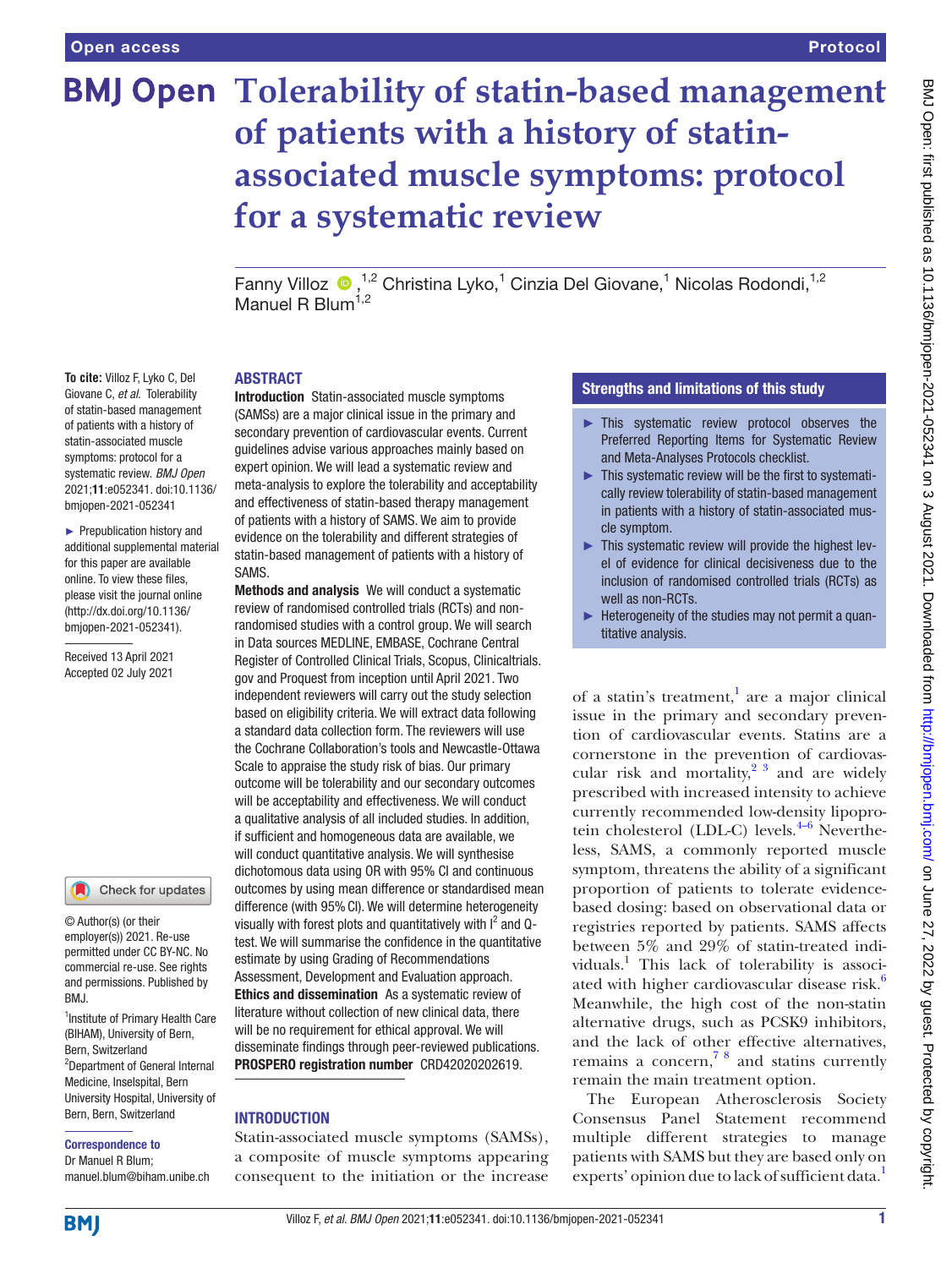A systematic review and meta-analysis of 12 randomised controlled trials (RCTs) and one quasi-RCT on the efficacy and safety of alternate day versus daily dosing of statins with participants without previous SAMS in 2017 found a statistically non-significant difference in terms of change in LDL-C in both groups and concluded good adherence and tolerability of both treatment.<sup>[9](#page-4-4)</sup> However, this meta-analysis has not assessed the specific population of patients suffering from SAMS. A systematic review of three case reports, five retrospective studies, one prospective study and one randomised trial assessing effectiveness of intermittent non-daily administration of statin strategies with patients with previous statin-induced myopathy in 2013 found that 70% of patients could tolerate an intermittent dosing strategy and concluded that uncertainty remains and that larger scale randomised trials are required.<sup>10</sup>

Since publication of these systematic reviews, new evidence on the management of SAMS has emerged both from RCTs and observational data.<sup>11-16</sup> Therefore, we decided to conduct a systematic review and meta-analysis to investigate the tolerability, acceptability and effectiveness of statin-based therapy management in patients with a history of SAMS compared with all available comparators. In a patient-centred perspective, we will focus on the tolerability as the primary outcome. We will not only include intermittent dosing strategies, but also other strategies to broaden our conclusion. Our systematic review and meta-analysis will be complementary to the ongoing meta-analysis $17$  on statin adverse events with the particularity to focus on patients with a history of SAMS and SAMS' management.

We aim to provide quality evidence for the tolerability of statin-based management of patients with a history of SAMS. We will also highlight gaps in available evidence to direct further research.

# METHODS AND ANALYSIS Eligibility criteria Types of studies

We will include human RCTs and prospective and retrospective cohort studies with a control group, published in English from inception until April 2021. There will be no follow-up length or setting restriction. We will include relevant studies mainly based on the population and intervention criteria to avoid exclusion of studies which poorly report tolerability or adverse outcomes in their titles and abstracts. In the case of multiple publications from the same study, we will include the report with the most relevant data relating to our interest.

We will differentiate between the absence of muscle symptoms and the absence of reporting muscle symptoms and include data only from studies reporting the absence of muscle symptoms. We will include post-hoc analysis of prior RCT so long as there is a comparison group.

# Types of participants

We will include studies examining adult humans previously on statins with a history of SAMS. We will also include studies examining adults previously on statins with a history of statin intolerance without precision of SAMS or other intolerance. Indeed, SAMS is a type of statin intolerance concerning specifically muscle symptoms. Nevertheless, some participants can also report other types of intolerance, as for example, impaired cognition,<sup>18</sup> hepatic dysfunction<sup>19</sup> or depression.<sup>20</sup> SAMS is also a recent definition and could have been reported as 'intolerance' or 'muscle-related adverse events' in the past.

We will exclude studies examining adults without a history of statin intolerance, children, adolescents and pregnant women.

# Types of interventions

We defined statin-based therapy management of patients with a history of SAMS as all statin management strategies with the aim of optimal lipid profile lowering and decreasing adverse effects. Examples include statin continuation, re-challenge, up-titration, down-titration, second statin at the usual or starting dose, low dosing of a high-intensity statin, intermittent dosing statin. All the variations of statin management strategies will be included, for example the variation in dosage, intensity, frequency of delivery, duration of delivery and timing of delivery. All co-lifestyle modifications (exercise and diet) and all additional interventions in the intervention group are included if present in the control group too.

#### Types of comparators

Placebo, usual care, other statins regimens, other nonstatin lipid-lowering drug regimens (ezetimibe, PCSK9 inhibitors), statin regimens with additional interventions (statins with ezetimibe, CoQ10, vitamin D) or no treatment.

#### Types of outcomes

Tolerability, as defined in individual studies, will be our main outcome. We anticipate that the proportion of population with muscle symptoms-related adverse events compared with control group would be the most feasible measure to analyse. If reported, we will collect time until muscle symptoms-related adverse events and measure the adverse event rate.

We defined adverse event as 'an unfavorable outcome that occurs during or after the use of a drug or other intervention and the causal relation between the intervention and the event is at least a reasonable possibility' as defined in the *Cochrane handbook for systematic reviews of interventions*. [21](#page-4-11)

Acceptability, as defined in individual studies, will be a secondary outcome. We anticipate that the proportion of population with muscle symptoms-related study or treatment discontinuation compared with control group will be the most feasible measure to analyse.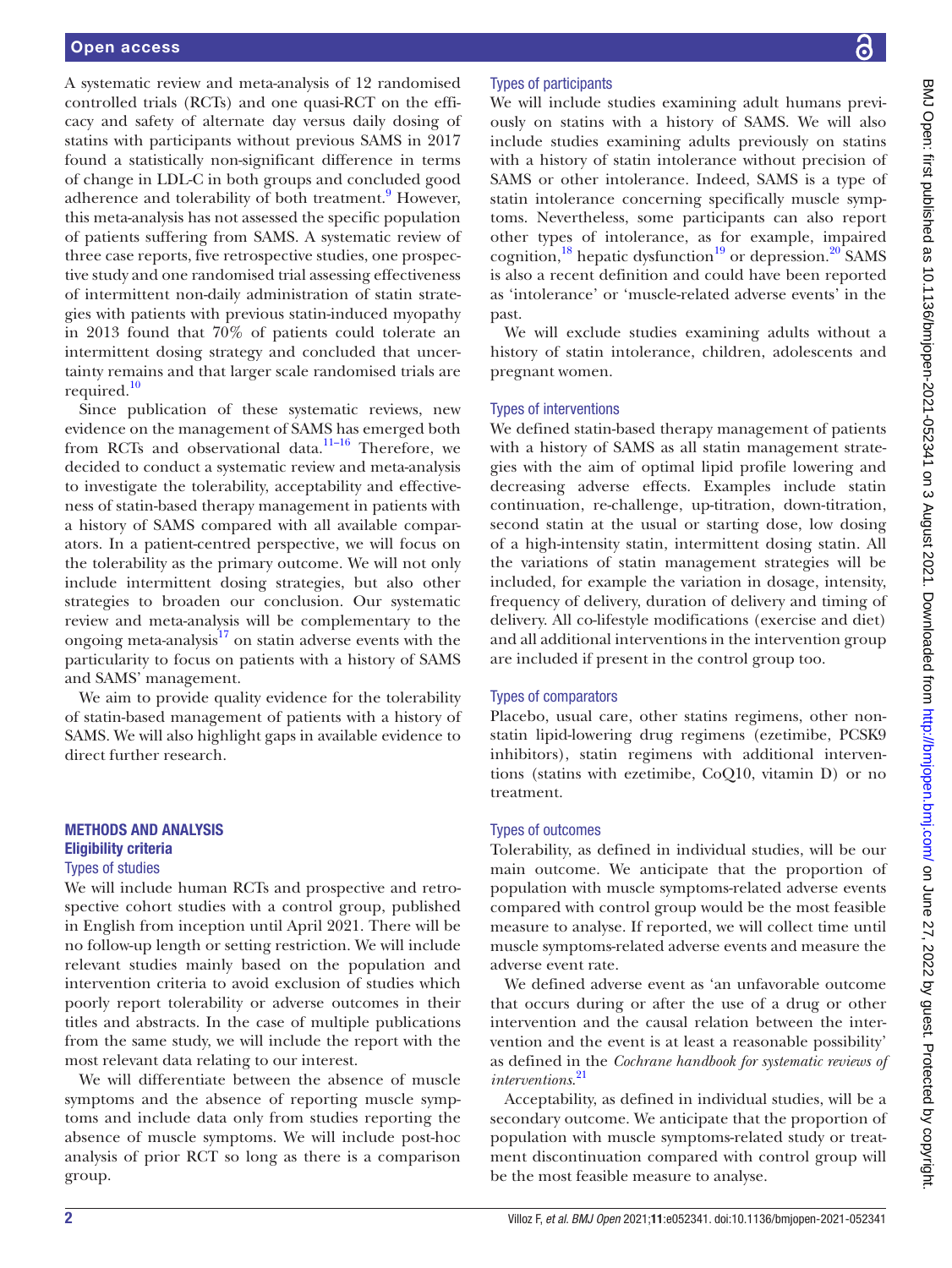16

Effectiveness, defined as the change in lipid profile will be a secondary outcome. The lipid profile includes at least LDL-C in addition to total cholesterol, high-density lipoprotein cholesterol (HDL-C) and triglycerides as provided by the individual studies.

#### Search strategy and study selection Search strategy

The first author will develop a search strategy for each database included MEDLINE, EMBASE and Cochrane Central Register of Controlled Clinical Trials in cooperation with a trained librarian using computerised search (see [online supplemental file 1](https://dx.doi.org/10.1136/bmjopen-2021-052341)). Search terms and syntax will be adapted for each specific database. Moreover, we will complete a hand search using forward and backwards citations, and evaluate the grey literature (Scopus, Clinicaltrials.gov and Proquest) for additional potentially relevant and unpublished articles. We will search only studies written in English.

# Study selection

Two trained reviewers (FV and CL) will evaluate independent eligibility based on titles and abstracts of all studies retrieved in our electronic search. $^{21}$  $^{21}$  $^{21}$  We will upload the literature search results to Rayyan QCRI, an internetbased software programme that facilitates collaboration among reviewers during the selection process. We will remove duplicates using reference management software. The two reviewers will assess the remaining studies for inclusion after full-text evaluation. If studies do not report muscle symptoms events or discontinuation in the full text, we will request them from the authors. We will then include or exclude the study, depending on the information provided. We will still include studies with absence of reporting muscles symptoms if they present data of interest for secondary outcomes. We will include post-hoc analysis of prior RCT so long as there is a comparison group.

We will list excluded full-text studies together with the reason for exclusion. We will resolve discrepancies by making a consensus among the study team. If we cannot reach consensus, we will consult a third reviewer. We will follow the Preferred Reporting Items for Systematic Review and Meta-Analyses recommendations to summarise the study selection. We will document all decisions made in the study selection process.

# Data extraction and management

We will manage data with an online shared data form among the review team.

We will use a standard data collection form, piloted by the review team using representative sample of included studies. Two reviewers will manage data in duplicate. We will request additional data from the authors by email. The two reviewers will discuss and resolve disagreements by consensus or consult a third reviewer.

The data collection items are listed in [table](#page-2-0) 1.

# Quality assessment

Two reviewers will autonomously evaluate the risk of bias of each study. We will use the Cochrane Collaboration tools for appraising the risk of bias of prospective studies and the Newcastle-Ottawa scale for the retrospective

<span id="page-2-0"></span>

| Data collection items<br>Table 1 |                                                                                                                                                                                                                                                                                                                                                                                                                                                                                                                                                                                                                                                                                                                                                                                                                                                                                                                       |
|----------------------------------|-----------------------------------------------------------------------------------------------------------------------------------------------------------------------------------------------------------------------------------------------------------------------------------------------------------------------------------------------------------------------------------------------------------------------------------------------------------------------------------------------------------------------------------------------------------------------------------------------------------------------------------------------------------------------------------------------------------------------------------------------------------------------------------------------------------------------------------------------------------------------------------------------------------------------|
| General                          | Authors, journal, year of publication, title of the article.                                                                                                                                                                                                                                                                                                                                                                                                                                                                                                                                                                                                                                                                                                                                                                                                                                                          |
| Method                           | $\triangleright$ Study design.<br>Participants.<br>Sample size, loss to follow-up.<br>Characteristics of participants at baseline as age, sex, body mass index, cardiovascular comorbidities,<br>cardiovascular risk factors, co-medications with influence on the cytochrome of interest, history of adverse<br>reaction to multiple medications, lipid profile, past achievement of LDL-C goals; creatine kinase, liver function<br>test, intolerance, SAMS.                                                                                                                                                                                                                                                                                                                                                                                                                                                        |
| Intervention and<br>control      | Statins, doses, timing, frequency, length of intervention, washout period, duration of follow-up.<br>Description of co-interventions, lifestyle modification, modification of baseline medication regimen.<br>Types of comparator, doses, timing, frequency, intervention protocols, length of intervention, washout period,<br>▶<br>duration of follow-up.                                                                                                                                                                                                                                                                                                                                                                                                                                                                                                                                                           |
| Outcomes                         | ▶ Proportion of population with/without muscles symptoms-related adverse events, time to muscles symptoms-<br>related adverse events, proportion of population with muscles symptoms related drop out, lipid profile, creatine<br>kinase level, liver function test.<br>• Multiple adverse events occurrence in the same individuals.<br>All other adverse outcomes and collection systematic: definition of each adverse outcome addressed, method<br>$\blacktriangleright$<br>of ascertainment (patient report vs active search), method of measurement, timing and frequency of adverse<br>events, measurement of the severity.<br>$\triangleright$ Associated factor to the adverse events.<br>For each outcome at each time point: number of participants randomly assigned and included in the analysis;<br>number of participants who withdrew, were lost to follow-up or were excluded with reasons for each. |
| <b>Notes</b>                     | $\triangleright$ Conflicts of interest, funding sources.                                                                                                                                                                                                                                                                                                                                                                                                                                                                                                                                                                                                                                                                                                                                                                                                                                                              |

SAMS, statin-associated muscle symptom.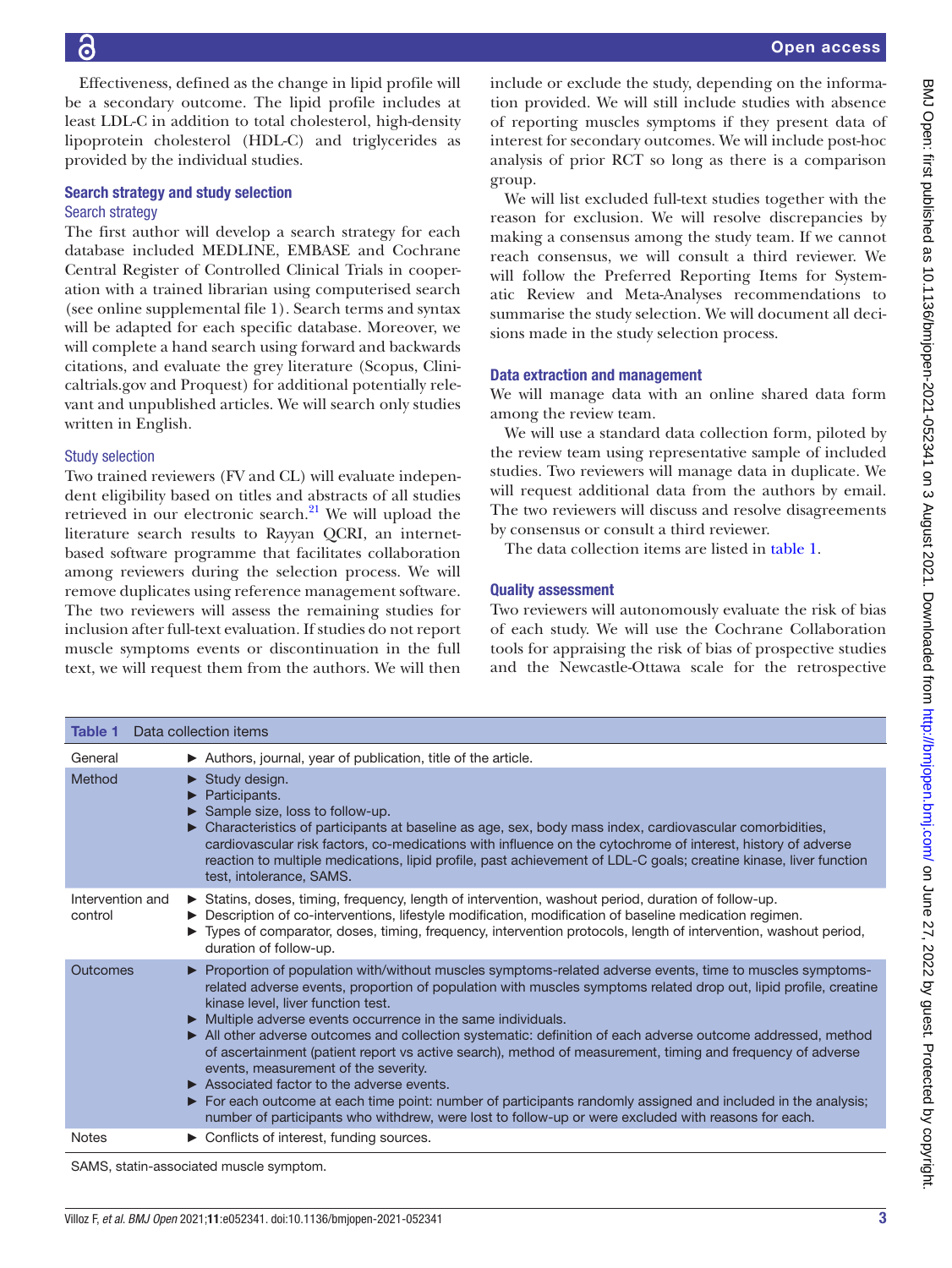studies. Discrepancy among the two reviewers will be solved by consensus or by a third person.

On the meta-bias level, a sensitivity analysis to determine the effect of selective reporting will also be considered. If data permits, we will assess small study effect via funnel plots and formally with the Egger test.

#### Data synthesis and statistical analyses

We will synthesise the systematic review qualitatively and quantitatively.

In the qualitative synthesis, we will summarise the characteristics and findings of the included studies in text and tables. We will categorise our summaries of studies according to type of intervention, comparator, outcome and study design. We will present the limitations of the included studies and recommendations for future research.

In the quantitative synthesis, we will perform study level meta-analysis if studies are sufficiently homogenous and if enough data are available.

We will use the same summary measures in RCT and non-randomised trials. For tolerability and acceptability, we will synthesise dichotomous data using OR with 95% CI. For efficacy, we will synthesise the change in lipid profile from baseline as a continuous outcome using mean difference or standardised mean difference (with 95%CI) depending on the different metrics.

When studies reported the number of muscle events instead of the number of subjects experiencing muscular event, we will contact the authors to request the number of patients with >0 events. If this could not be addressed, we will make the assumption of one event per subject. If a group of the studies reported zeroes event, we will use the zero count-cell method to allow statistical measures. We will exclude studies with zero events in both groups from the analysis.

Concerning acceptability, if the measure to analyse is the proportion of population with muscle symptoms-related discontinuation compared with the control group, we will assess if the participant was still blinded to treatment attribution before the discontinuation to avoid bias.

Regarding the variety of study designs, we will first pool data, then analyse data from different type of studies separately (eg, RCT vs non-randomised control studies, crossover trial vs parallel trial). We will collect the variables used for the adjustment in each study. When dealing with crossover trials, data after the crossover will be analysed.

We will assess heterogeneity visually with forest plots,  $I^2$ test and the Q-test. We will assess and interpret heterogeneity in line with the guidance in the *Cochrane handbook of systematic reviews and meta-analysis*. In case of heterogeneity, we will explore potential sources in subgroup analyses. In the case of significant heterogeneity, we will use the random effect model.

We will conduct subgroup analysis to explore possible sources of heterogeneity: pre-planned variables to explore are primary versus secondary prevention, high intensity versus non-high intensity statins, intermittent dosing versus daily dosing, patients with a history of SAMS versus patients with a history of statin intolerance, only statins intervention versus statins and additional interventions and participants with versus without a statin at inclusion. If feasible, we will consider the different follow-up times in a meta-regression.

We will conduct the analysis using STATA V.16 software (StataCorp, College Station, Texas, USA).

We will recapitulate the confidence we have in the resulting body of evidence using Grading of Recommendations Assessment, Development and Evaluation working group methodology.

#### ETHICS AND DISSEMINATION

We plan to publish the review in a clinical journal from the relevant field (endocrinology, cardiology and internal medicine).

#### PATIENT AND PUBLIC INVOLVEMENT

Patients and/or the public were not involved in the design or conduct or reporting or dissemination plans of this research.

Acknowledgements We thank Miss Tania Rivero, medical information specialist from the University of Bern for her help in developing the search strategy.

Contributors FV, MB and NR designed the topic. FV carried out background exploratory searches. FV elaborated the search strategy. FV wrote the protocol. MB, CDG and NR gave critical appraisal and senior control. For the systematic review, FV and LC will accomplish the searches, data extraction and risk of bias assessment. FV will execute the analysis. MB will supervise the searches, data analysis and extraction. CDG will supply statistical expertise for data analysis. All authors have approved the publication of the protocol after cautious reading.

Funding The authors have not declared a specific grant for this research from any funding agency in the public, commercial or not-for-profit sectors.

Competing interests None declared.

Patient consent for publication Not required.

Provenance and peer review Not commissioned; externally peer reviewed.

Supplemental material This content has been supplied by the author(s). It has not been vetted by BMJ Publishing Group Limited (BMJ) and may not have been peer-reviewed. Any opinions or recommendations discussed are solely those of the author(s) and are not endorsed by BMJ. BMJ disclaims all liability and responsibility arising from any reliance placed on the content. Where the content includes any translated material, BMJ does not warrant the accuracy and reliability of the translations (including but not limited to local regulations, clinical guidelines, terminology, drug names and drug dosages), and is not responsible for any error and/or omissions arising from translation and adaptation or otherwise.

Open access This is an open access article distributed in accordance with the Creative Commons Attribution Non Commercial (CC BY-NC 4.0) license, which permits others to distribute, remix, adapt, build upon this work non-commercially, and license their derivative works on different terms, provided the original work is properly cited, appropriate credit is given, any changes made indicated, and the use is non-commercial. See: [http://creativecommons.org/licenses/by-nc/4.0/.](http://creativecommons.org/licenses/by-nc/4.0/)

#### ORCID iD

Fanny Villoz <http://orcid.org/0000-0002-4626-5106>

#### <span id="page-3-0"></span>**REFERENCES**

<sup>1</sup> Stroes ES, Thompson PD, Corsini A, *et al*. Statin-associated muscle symptoms: impact on statin therapy-European atherosclerosis